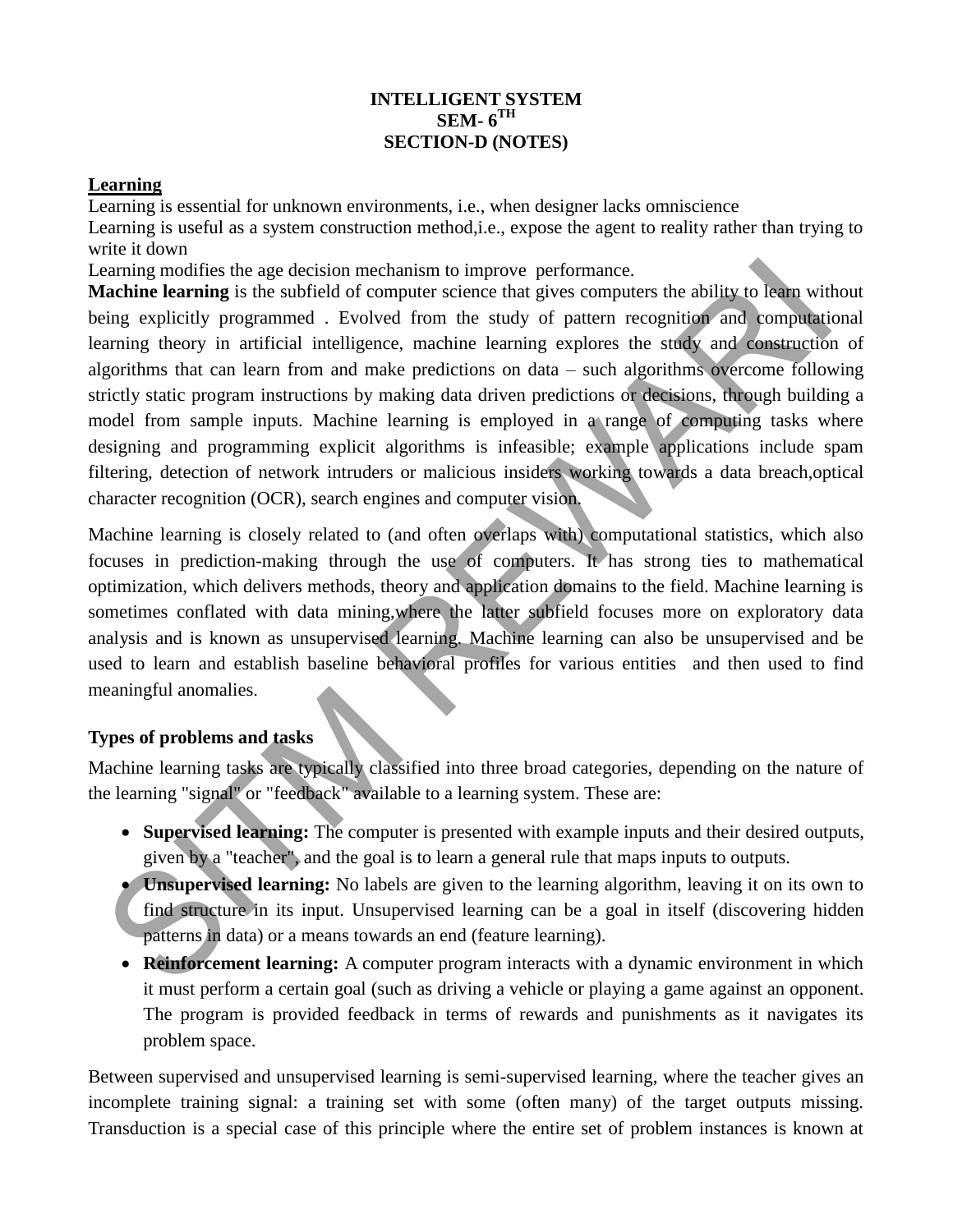learning time, except that part of the targets are missing.

Another categorization of machine learning tasks arises when one considers the desired *output* of a machine-learned system:

- In classification, inputs are divided into two or more classes, and the learner must produce a model that assigns unseen inputs to one or more (multi-label classification) of these classes. This is typically tackled in a supervised way. Spam filtering is an example of classification, where the inputs are email (or other) messages and the classes are "spam" and "not spam".
- In regression, also a supervised problem, the outputs are continuous rather than discrete.
- In clustering, a set of inputs is to be divided into groups. Unlike in classification, the groups are not known beforehand, making this typically an unsupervised task.
- Density estimation finds the distribution of inputs in some space.
- Dimensionality reduction simplifies inputs by mapping them into a lower-dimensional space. Topic modeling is a related problem, where a program is given a list of human language documents and is tasked to find out which documents cover similar topics.

## **DISCOVERY AS LEARNING:**

Discovery is a restricted form of learning. The knowledge acquisition is done without getting any assistance from a teacher. Discovery Learning is an inquiry-based learning method.

In discovery learning, the learner uses his own experience and prior knowledge to discover the truths that are to be learned. The learner constructs his own knowledge by experimenting with a domain, and inferring rules from the results of these experiments. In addition to domain information the learner need some support in choosing and interpreting the information to build his knowledge base.

A *cluster* is a collection of objects which are similar in some way. Clustering groups data items into similarity classes. The properties of these classes can then be used to understand problem characteristics or to find similar groups of data items. Clustering can be defined as the process of reducing a large set of unlabeled data to manageable piles consisting of similar items. The similarity measures depend on the assumptions and desired usage one brings to the data.

Clustering begins by doing feature extraction on data items and measure the values of the chosen feature set. Then the clustering model selects and compares two sets of data items and outputs the similarity measure between them. Clustering algorithms that use particular similarity measures as subroutines are employed to produce clusters.

The clustering algorithms are generally classified as Exclusive Clustering, Overlapping Clustering, Hierarchical Clustering and Probabilistic Clustering. The selection of clustering algorithms depends on various criteria such as time and space complexity. The results are checked to see if they meet the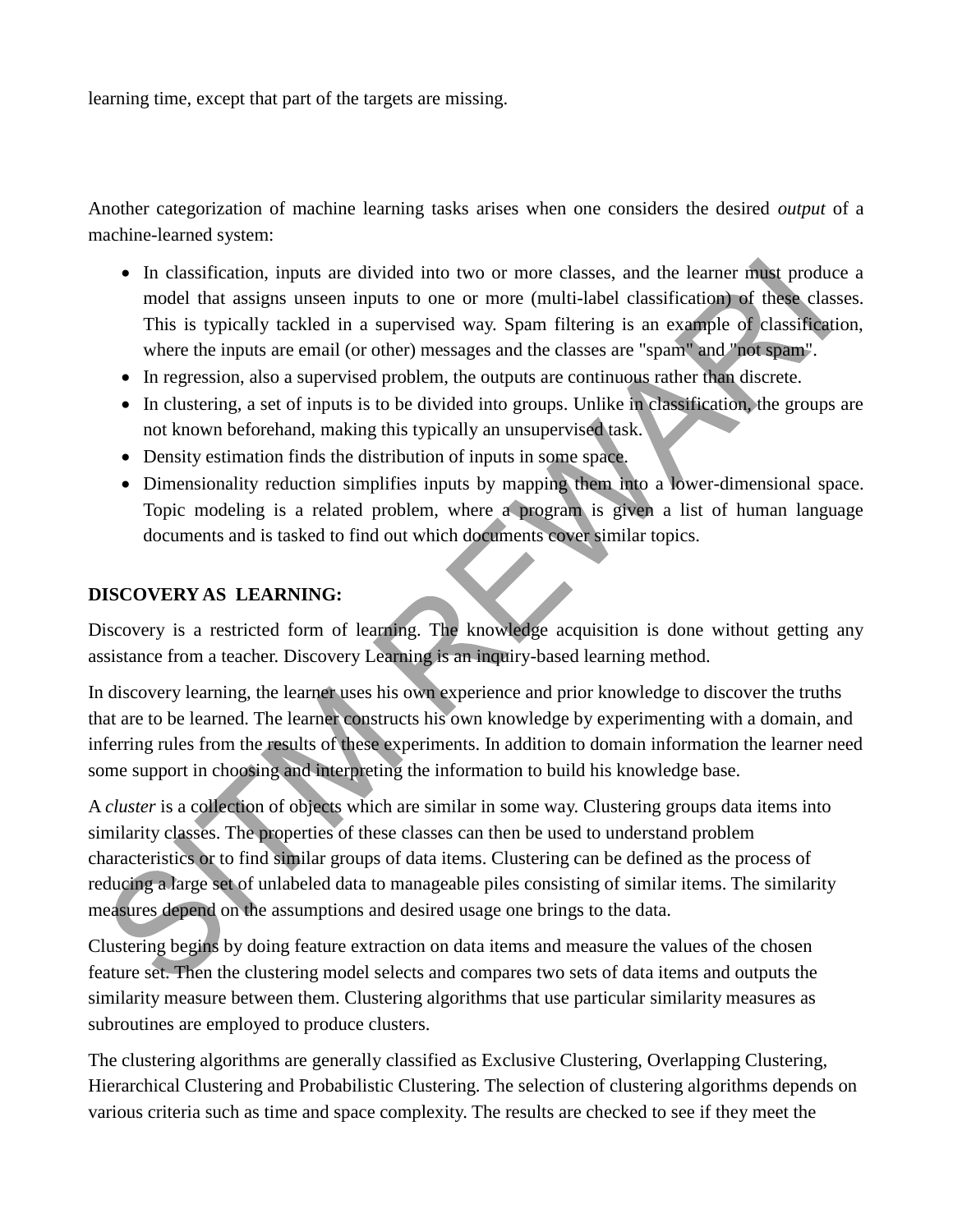standard otherwise some or all of the above steps have to be repeated.

# **Explanation-Based Learning:**

An Explanation-based Learning (**EBL** ) system accepts an example (i.e. a training example) and explains what it learns from the example. The **EBL** system takes only the relevant aspects of the training. This explanation is translated into particular form that a problem solving program can understand. The explanation is generalized so that it can be used to solve other problems.

**PRODIGY** is a system that integrates problem solving, planning, and learning methods in a single architecture. It was originally conceived by Jaime Carbonell and Steven Minton, as an AI system to test and develop ideas on the role that machine learning plays in planning and problem solving. **PRODIGY**  uses the **EBL** to acquire control rules.

The **EBL** module uses the results from the problem-solving trace (ie. Steps in solving problems) that were generated by the central problem solver (a search engine that searches over a problem space). It constructs explanations using an axiomatized theory that describes both the domain and the architecture of the problem solver. The results are then translated as control rules and added to the knowledge base. The control knowledge that contains control rules is used to guide the search process effectively

EBL software takes four inputs:

- a hypothesis space (the set of all possible conclusions)
- a domain theory (axioms about a domain of interest)
- training examples (specific facts that rule out some possible hypotheses)
- operationality criteria (criteria for determining which features in the domain are efficiently recognizable, e.g. which features are directly detectable using sensors)

#### **NEURAL NETS:**

**Neural networks** or **connectionist systems** are a computational approach used in computer science and other research disciplines, which is based on a large collection of neural units (artificial neurons), loosely mimicking the way a biological brain solves problems with large clusters of biological neurons connected by axons. Each neural unit is connected with many others, and links can be enforcing or inhibitory in their effect on the activation state of connected neural units. Each individual neural unit may have a summation function which combines the values of all its inputs together. There may be a threshold function or limiting function on each connection and on the unit itself, such that the signal must surpass the limit before propagating to other neurons. These systems are self-learning and trained, rather than explicitly programmed, and excel in areas where the solution or feature detection is difficult to express in a traditional computer program.

Neural networks typically consist of multiple layers or a cube design, and the signal path traverses from front to back. Back propagation is the use of forward stimulation to reset weights on the "front" neural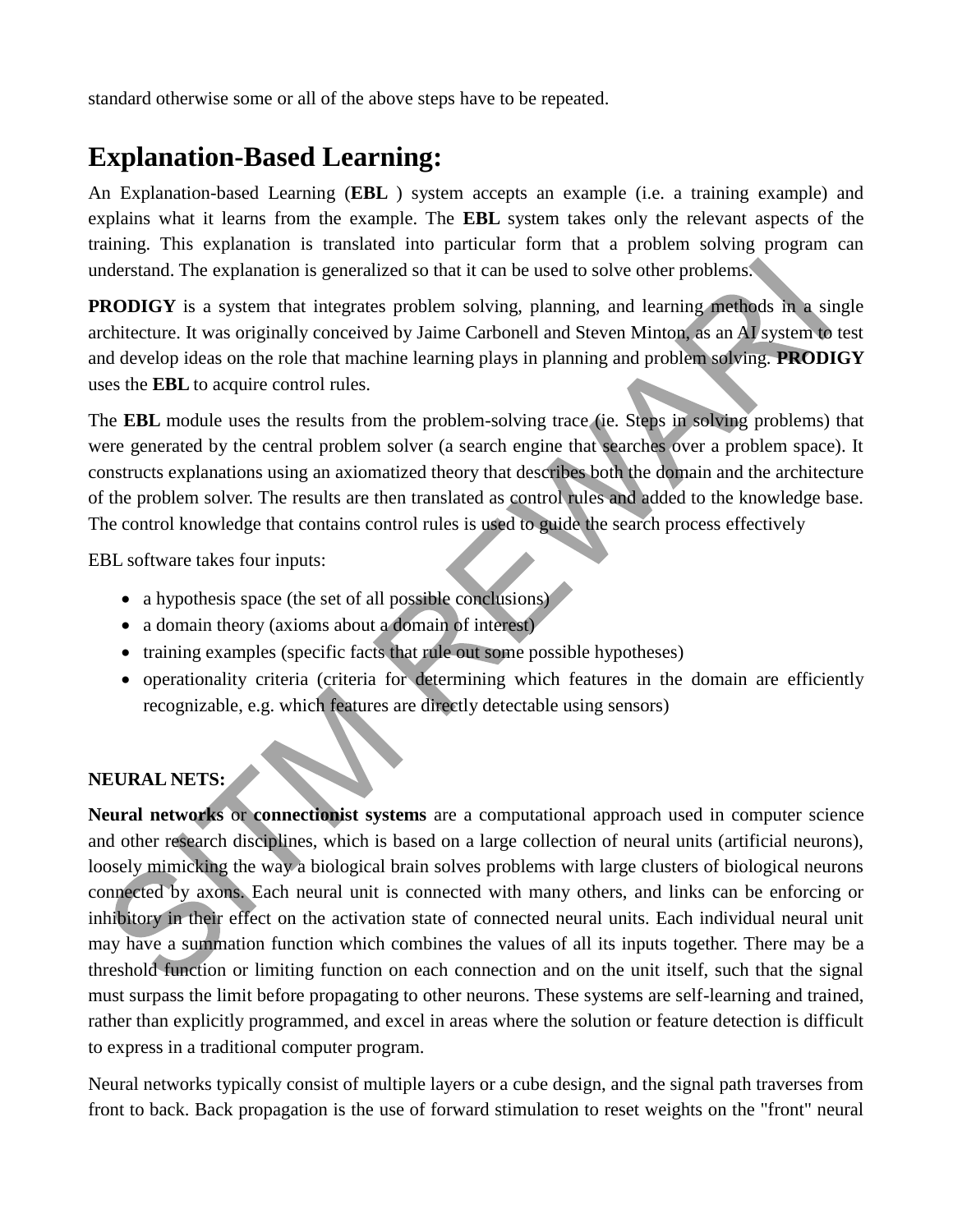units and this is sometimes done in combination with training where the correct result is known. More modern networks are a bit more free flowing in terms of stimulation and inhibition with connections interacting in a much more chaotic and complex fashion. Dynamic neural networks are the most advanced, in that they dynamically can, based on rules, form new connections and even new neural units while disabling others.

The idea of ANNs is based on the belief that working of human brain by making the right connections, can be imitated using silicon and wires as living **neurons** and **dendrites**.

The human brain is composed of 100 billion nerve cells called **neurons.** They are connected to other thousand cells by **Axons.** Stimuli from external environment or inputs from sensory organs are accepted by dendrites. These inputs create electric impulses, which quickly travel through the neural network. A neuron can then send the message to other neuron to handle the issue or does not send it forward.

The goal of the neural network is to solve problems in the same way that the human brain would, although several neural networks are more abstract. Modern neural network projects typically work with a few thousand to a few million neural units and millions of connections, which is still several orders of magnitude less complex than the human brain and closer to the computing power of a worm.

#### **GENETIC ALGORITHM:**

In computer science and operations research, a **genetic algorithm** (**GA**) is a metaheuristic inspired by the process of natural selection that belongs to the larger class of evolutionary algorithms (EA). Genetic algorithms are commonly used to generate high-quality solutions to optimization and search problems by relying on bio-inspired operators such as mutation, crossover and selection.

Genetic algorithms are based on biological evolution. Genetic algorithms can be used to solve a wide variety of problems. Given a problem a genetic algorithm generates a set of possible solutions and evaluates each in order to decide which solutions are fit for reproduction. If a particular solution is more fit then it will have more chances to generate new solutions. Finally we can find a real solution.

Genetic algorithms are so powerful that they can exhibit more efficiency if programmed perfectly. Applications include learning Robot behavior, molecular structure optimization, automated design of mechatronic systems, and electronic circuit design.

A Genetic Approach Methodology for Knowledge Acquisition for Intelligent Diagnosis is a project done by CEEP (Center for Engineering Education and Practice), University of Michigan-Dearborn, to develop diagnosis knowledge for robot arm movements. In this project, a robot was selected for analysis. The wrong arm movements of robot were observed and collected as failure data. Then the project applied *genetic algorithm* to extract knowledge from the failure data. The acquisition of knowledge was automatic. The knowledge extracted is then stored in the knowledge base to make use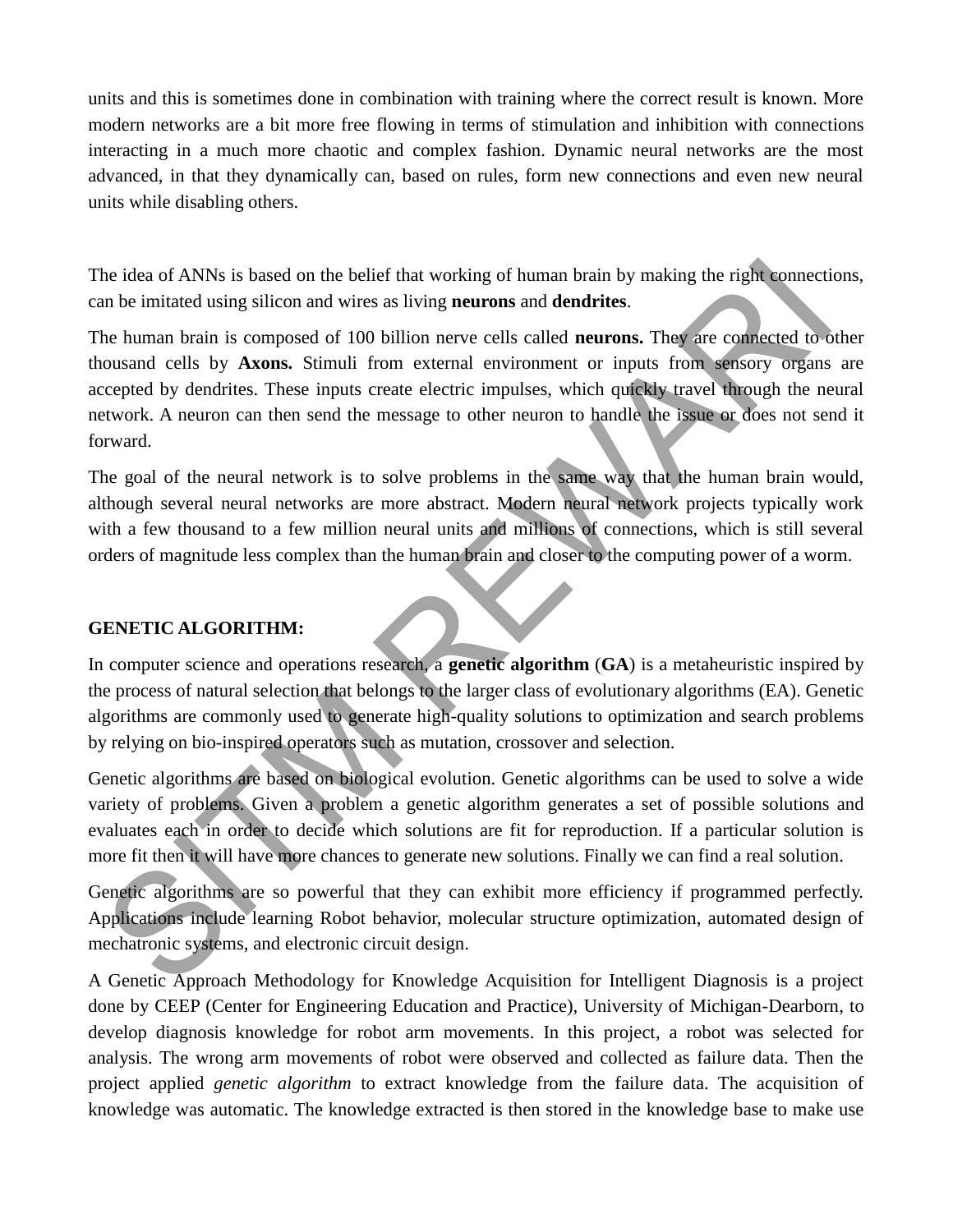of in the intelligent diagnosis system. The knowledge so stored is known as diagnosis knowledge as it s used to detect what went wrong and to decide the course of action in order to make the robot perfect.

A typical genetic algorithm requires:

- 1. a genetic representation of the solution domain,
- 2. a fitness function to evaluate the solution domain.

## **Natural language processing**

**Natural language processing** (**NLP**) is a field of computer science, artificial intelligence, and computational linguistics concerned with the interactions between computers and human (natural) languages and, in particular, concerned with programming computers to fruitfully process large natural language corpora. Challenges in Natural Language Processing frequently involve natural language understanding, natural language generation (frequently from formal, machine-readable logical forms), connecting language and machine perception, managing human-computer dialog systems, or some combination thereof.

Natural Language Processing (NLP) refers to AI method of communicating with an intelligent systems using a natural language such as English.

Processing of Natural Language is required when you want an intelligent system like robot to perform as per your instructions, when you want to hear decision from a dialogue based clinical expert system, etc.

The field of NLP involves making computers to perform useful tasks with the natural languages humans use. The input and output of an NLP system can be −

- Speech
- Written Text

# **Components of NLP**

There are two components of NLP as given –

# **Natural Language Understanding (NLU)**

Understanding involves the following tasks −

- Mapping the given input in natural language into useful representations.
- Analyzing different aspects of the language.

# **Natural Language Generation (NLG)**

It is the process of producing meaningful phrases and sentences in the form of natural language from some internal representation.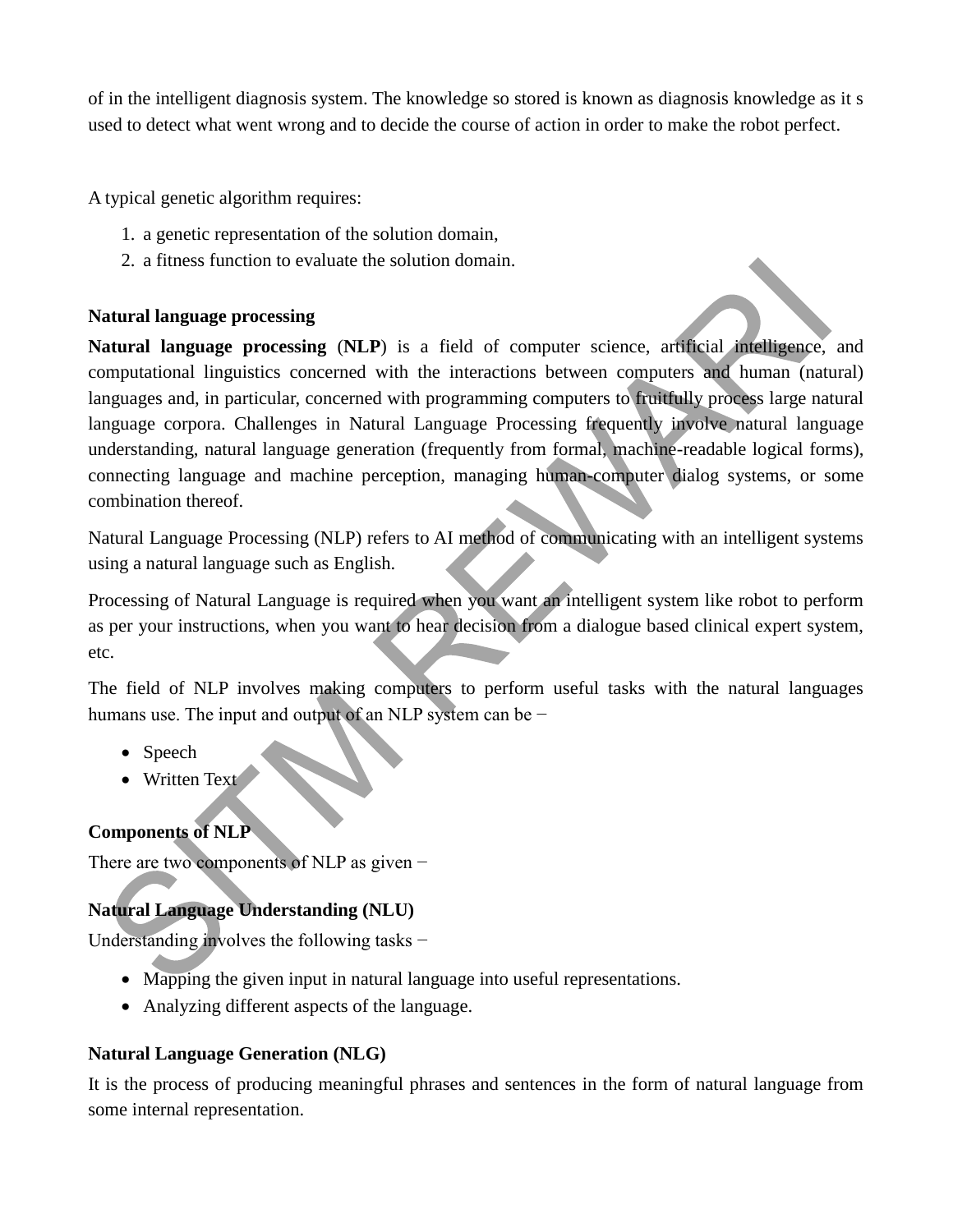It involves −

- **Text planning** − It includes retrieving the relevant content from knowledge base.
- **Sentence planning** − It includes choosing required words, forming meaningful phrases, setting tone of the sentence.
- **Text Realization** − It is mapping sentence plan into sentence structure.

## **Steps in NLP**

There are general five steps –

- **Lexical Analysis** − It involves identifying and analyzing the structure of words. Lexicon of a language means the collection of words and phrases in a language. Lexical analysis is dividing the whole chunk of txt into paragraphs, sentences, and words.
- **Syntactic Analysis (Parsing)** − It involves analysis of words in the sentence for grammar and arranging words in a manner that shows the relationship among the words. The sentence such as "The school goes to boy" is rejected by English syntactic analyzer.
- **Semantic Analysis** − It draws the exact meaning or the dictionary meaning from the text. The text is checked for meaningfulness. It is done by mapping syntactic structures and objects in the task domain. The semantic analyzer disregards sentence such as "hot ice-cream".
- **Discourse Integration** − The meaning of any sentence depends upon the meaning of the sentence just before it. In addition, it also brings about the meaning of immediately succeeding sentence.
- **Pragmatic Analysis** − During this, what was said is re-interpreted on what it actually meant. It involves deriving those aspects of language which require real world knowledge.

#### **Rule-based system**

In computer science, **rule-based systems** are used as a way to store and manipulate knowledge to interpret information in a useful way. They are often used in artificial intelligence applications and research.

A typical rule-based system has four basic components:

- A list of rules or **rule base**, which is a specific type of knowledge base.
- An inference engine or semantic reasoner, which infers information or takes action based on the interaction of input and the rule base. The interpreter executes a production system program by performing the following match-resolve-act cycle:
	- Match: In this first phase, the left-hand sides of all productions are matched against the contents of working memory. As a result a conflict set is obtained, which consists of instantiations of all satisfied productions. An instantiation of a production is an ordered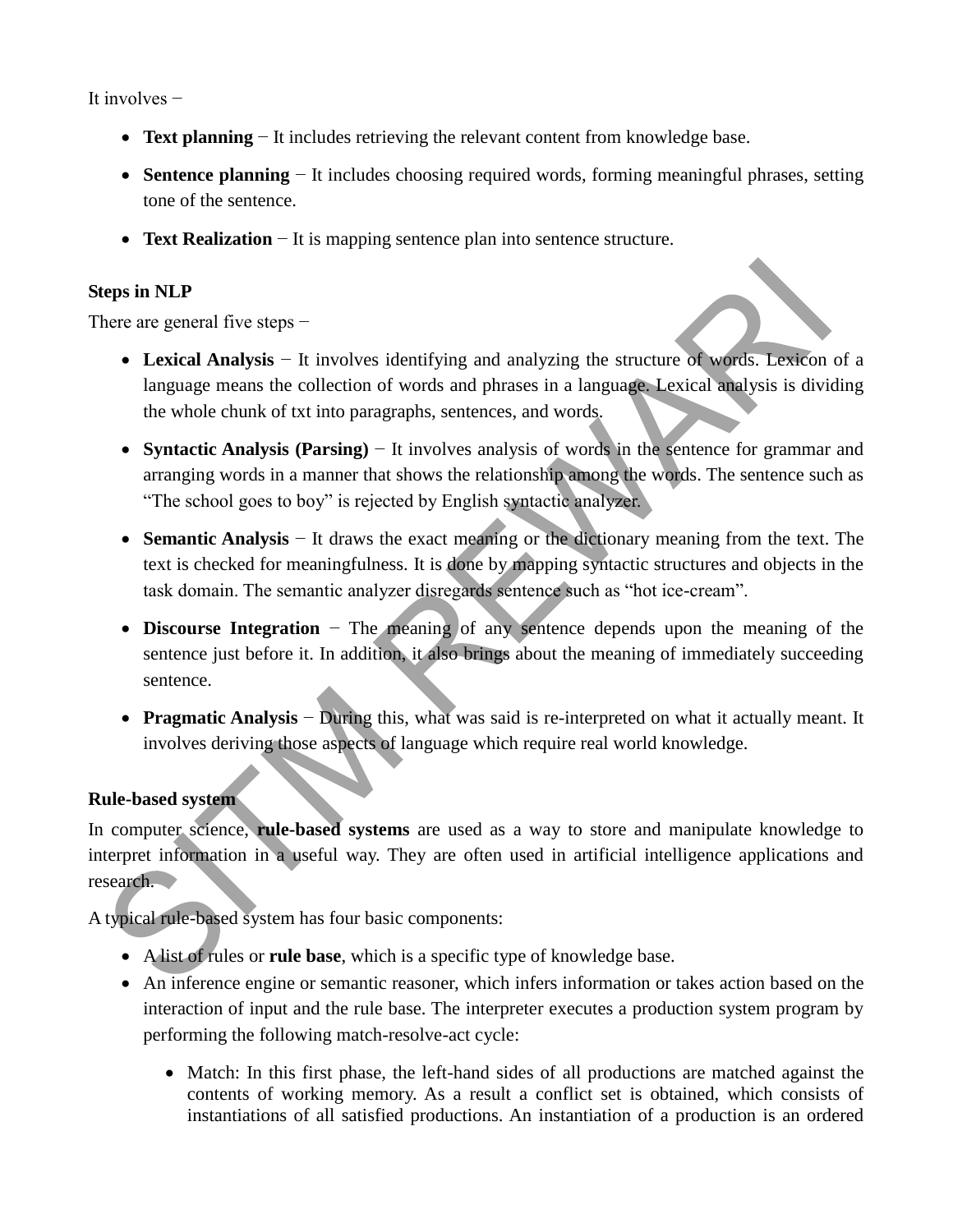list of working memory elements that satisfies the left-hand side of the production.

- Conflict-Resolution: In this second phase, one of the production instantiations in the conflict set is chosen for execution. If no productions are satisfied, the interpreter halts.
- Act: In this third phase, the actions of the production selected in the conflict-resolution phase are executed. These actions may change the contents of working memory. At the end of this phase, execution returns to the first phase.
- Temporary working memory.
- A user interface or other connection to the outside world through which input and output signals are received and sent.

## **Advantages of Rule based Expert Systems**

**Modular nature:** This allows encapsulating knowledge and expansion of the expert system done in a a easy way.

**Explanation facilities:** Rules make it easy to build explanation facilities. By keeping track of the rules that are fired, an explanation facility can present a chain of reasoning that led to a certain conclusion.

**Similarity to the human cognitive process:** Newel and Simon have showed that rules are the natural way of modeling how humans solve problems. Rules make it easy to explain the structure of knowledge to the experts.

#### **Applications**

A classic example of a rule-based system is the domain-specific expert system that uses rules to make deductions or choices. For example, an expert system might help a doctor choose the correct diagnosis based on a cluster of symptoms, or select tactical moves to play a game.

Rule-based systems can be used to perform lexical analysis to compile or interpret computer programs, or in natural language processing.

Rule-based programming attempts to derive execution instructions from a starting set of data and rules. This is a more indirect method than that employed by an imperative programming language, which lists execution steps sequentially.

# **Expert system**

In artificial intelligence, an **expert system** is a computer system that emulates the decision-making ability of a human expert. Expert systems are designed to solve complex problems by reasoning about knowledge, represented mainly as if–then rules rather than through conventional procedural code. The first expert systems were created in the 1970s and then proliferated in the 1980s. Expert systems were among the first truly successful forms of artificial intelligence (AI) software.

An expert system is divided into two subsystems: the inference engine and the knowledge base. The knowledge base represents facts and rules. The inference engine applies the rules to the known facts to deduce new facts. Inference engines can also include explanation and debugging abilities.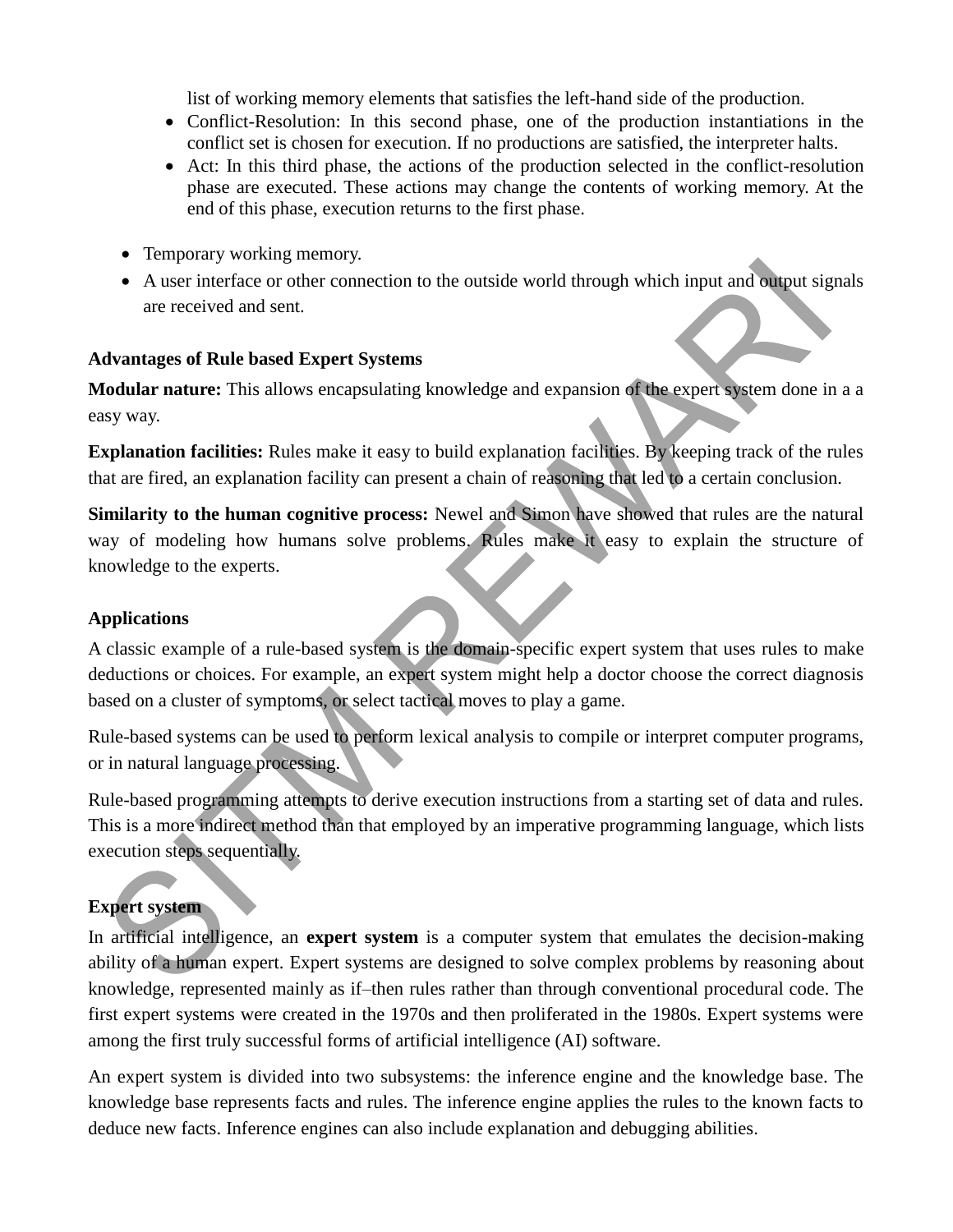The expert systems are the computer applications developed to solve complex problems in a particular domain, at the level of extra-ordinary human intelligence and expertise.

#### **Characteristics of Expert Systems**

- High performance
- Understandable
- Reliable
- Highly responsive

# **Capabilities of Expert Systems**

The expert systems are capable of −

- Advising
- Instructing and assisting human in decision making
- Demonstrating
- Deriving a solution
- Diagnosing
- Explaining
- Interpreting input
- Predicting results
- Justifying the conclusion
- Suggesting alternative options to a problem

They are incapable of –

- Substituting human decision makers
- Possessing human capabilities
- Producing accurate output for inadequate knowledge base
- Refining their own knowledge

# **Components of Expert Systems**

The components of ES include −

- **Knowledge Base**
- Inference Engine
- User Interface

# **Knowledge Base**

It contains domain-specific and high-quality knowledge. Knowledge is required to exhibit intelligence. The success of any ES majorly depends upon the collection of highly accurate and precise knowledge.

The data is collection of facts. The information is organized as data and facts about the task domain.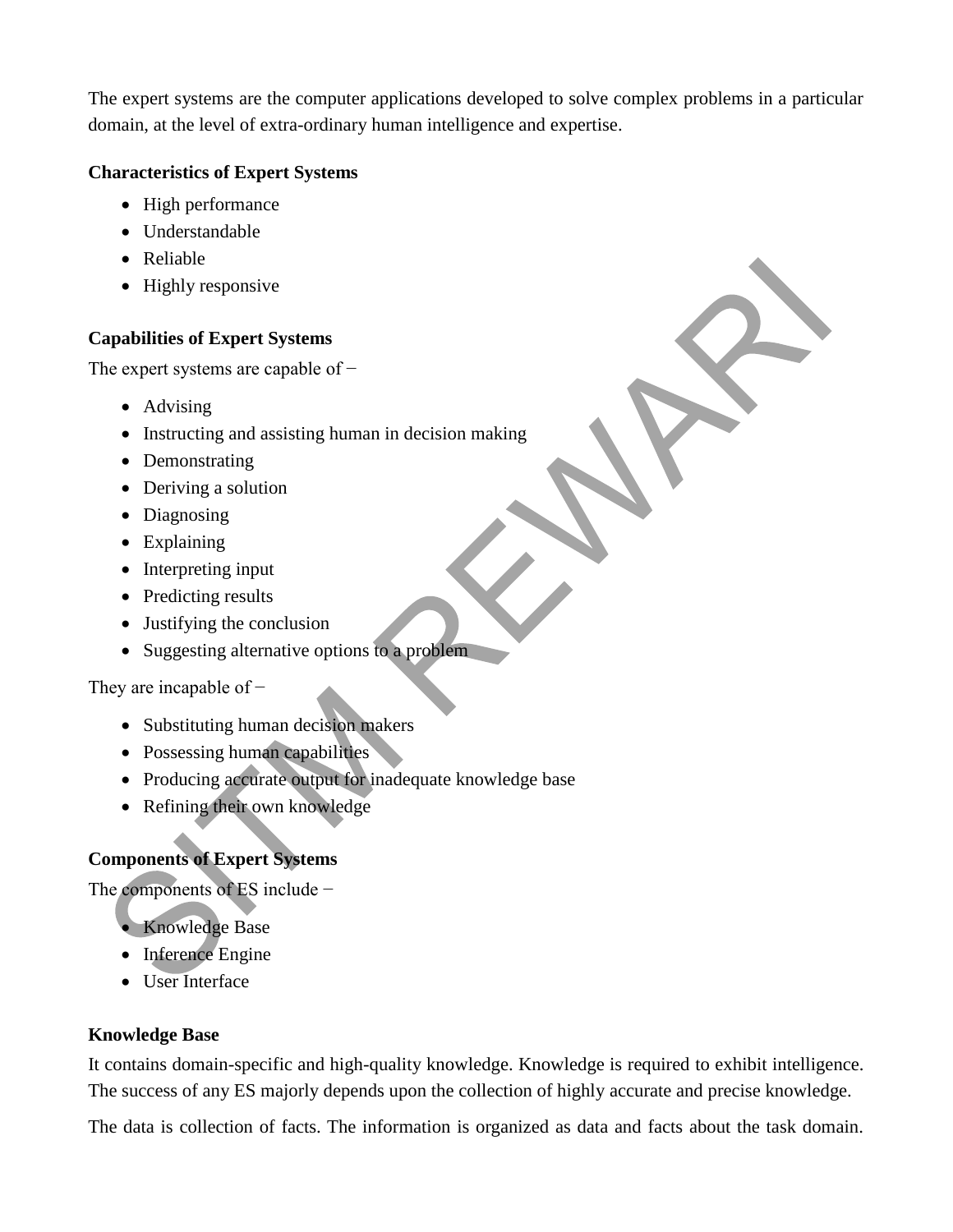#### **Data, information,** and **past experience** combined together are termed as knowledge.

#### **Components of Knowledge Base**

The knowledge base of an ES is a store of both, factual and heuristic knowledge.

- **Factual Knowledge** − It is the information widely accepted by the Knowledge Engineers and scholars in the task domain.
- **Heuristic Knowledge** − It is about practice, accurate judgement, one's ability of evaluation, and guessing.

#### **Knowledge representation**

It is the method used to organize and formalize the knowledge in the knowledge base. It is in the form of IF-THEN-ELSE rules.

#### **Knowledge Acquisition**

The success of any expert system majorly depends on the quality, completeness, and accuracy of the information stored in the knowledge base.

The knowledge base is formed by readings from various experts, scholars, and the **Knowledge Engineers**. The knowledge engineer is a person with the qualities of empathy, quick learning, and case analyzing skills.

He acquires information from subject expert by recording, interviewing, and observing him at work, etc. He then categorizes and organizes the information in a meaningful way, in the form of IF-THEN-ELSE rules, to be used by interference machine. The knowledge engineer also monitors the development of the ES.

**Knowledge acquisition** is the process used to define the rules and ontologies required for a knowledge-based system. The phrase was first used in conjunction with expert systems to describe the initial tasks associated with developing an expert system, namely finding and interviewing domain experts and capturing their knowledge via rules, objects, and frame-based ontologies.

Expert systems were one of the first successful applications of artificial intelligence technology to real world business problems. Researchers at Stanford and other AI laboratories worked with doctors and other highly skilled experts to develop systems that could automate complex tasks such as medical diagnosis. Until this point computers had mostly been used to automate highly data intensive tasks but not for complex reasoning. Technologies such as inference engines allowed developers for the first time to tackle more complex problems.

As expert systems scaled up from demonstration prototypes to industrial strength applications it was soon realized that the acquisition of domain expert knowledge was one of if not the most critical task in the knowledge engineering process. This knowledge acquisition process became an intense area of research on its own.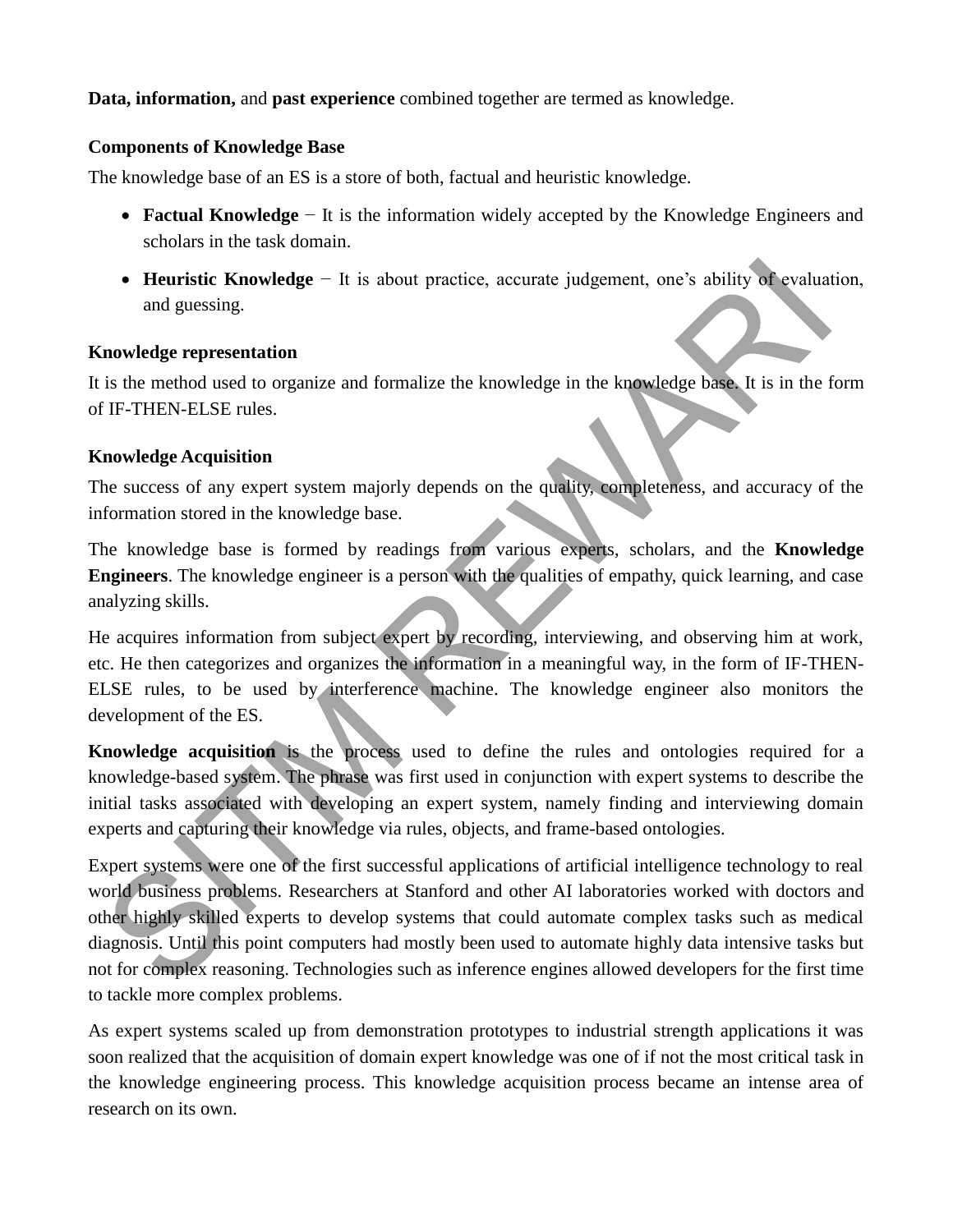One approach to knowledge acquisition investigated was to use natural language parsing and generation to facilitate knowledge acquisition. Natural language parsing could be performed on manuals and other expert documents and an initial first pass at the rules and objects could be developed automatically. Text generation was also extremely useful in generating explanations for system behavior. This greatly facilitated the development and maintenance of expert systems. Knowledge acquisition is the process of adding new knowledge to a knowledge base and refining or otherwise improving knowledge that was previously acquired. Acquisition is usually associated with some purpose such as expanding the capabilities of a system or improving its performance at some specified task. It is goal oriented creation and refinement of knowledge . It may consist of facts, rules , concepts, procedures, heuristics, formulas, relationships, statistics or other useful information.

#### **APPLICATION OF ROBOTICS:**

Robotics is a branch of AI, which is composed of Electrical Engineering, Mechanical Engineering, and Computer Science for designing, construction, and application of robots.

#### **Aspects of Robotics**

- The robots have **mechanical construction**, form, or shape designed to accomplish a particular task.
- They have **electrical components** which power and control the machinery.
- They contain some level of **computer program** that determines what, when and how a robot does something.